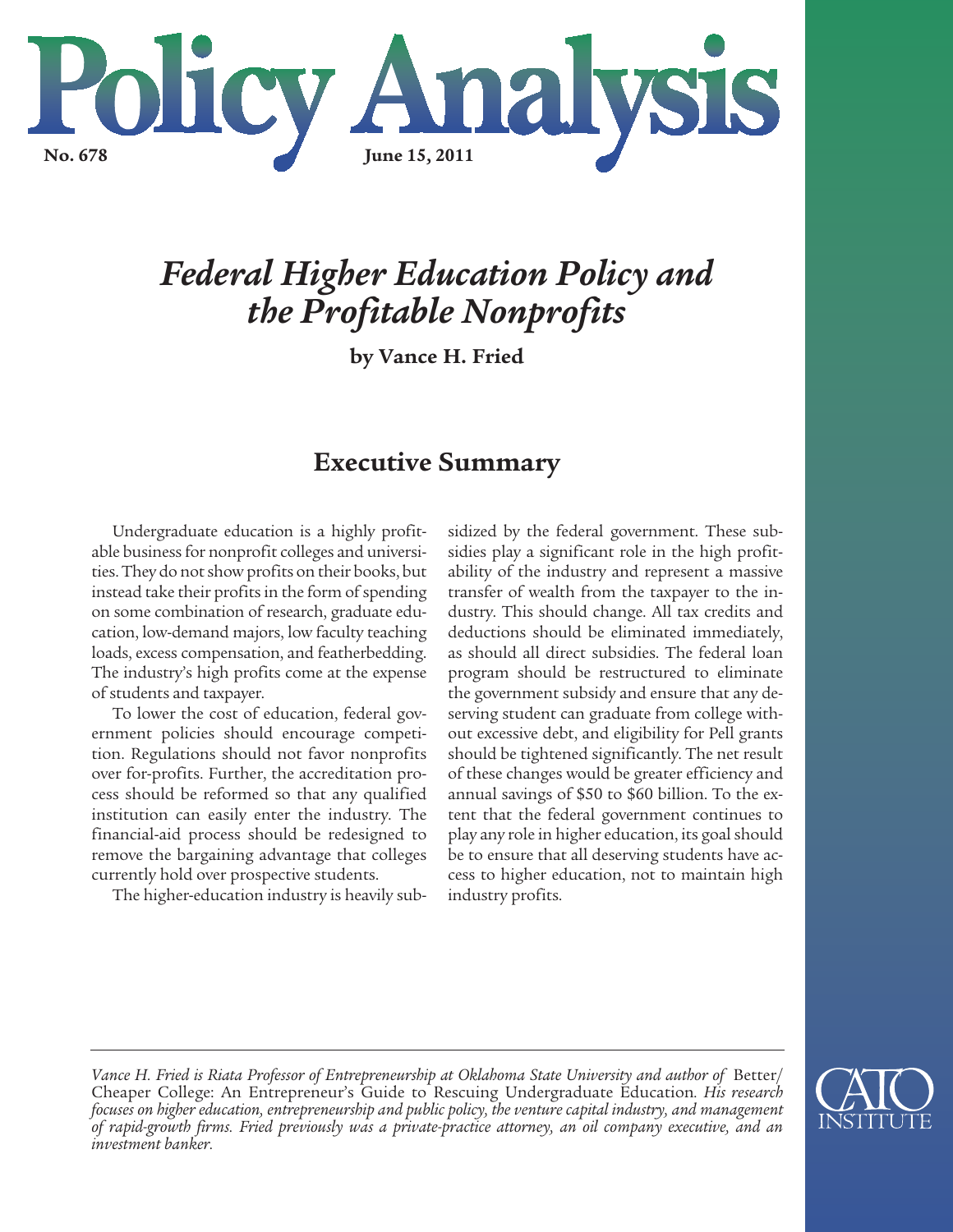**Comparing the costs of educating undergraduate students to perpupil revenue, nonprofit schools have higher "profit" margins than for-profits.**

### **Introduction**

As a result of rapid increases in the amount of federal financial aid and other federal student assistance programs going to for-profit schools, Tom Harkin has launched a broad-based oversight effort to better understand how well for-profit schools, many of which are highly profitable publicly traded corporations, are serving the students attending the schools and the taxpayers who commit approximately \$24 billion to the schools each year.1

So reads the website of Sen. Tom Harkin (D-IA), chairman of the Senate Health, Education, Labor, and Pensions Committee. The senator's interest in oversight of federal student-assistance programs is laudable, but should not be limited to for-profit colleges. Federal aid to nonprofit colleges should also be a matter of great concern. Indeed, taxpayers' annual commitment to nonprofit schools is much higher than it is to for-profit institutions.

So why are nonprofit institutions not getting the same scrutiny as for-profit schools? The inattention is perhaps unsurprising, given that many of the for-profits are not just profitable, they are *highly* profitable. For example, Apollo Group, owners of the University of Phoenix, reported a 30 percent operating profit margin in the first quarter of 2011.<sup>2</sup> However, comparing the actual cost of educating undergraduate students to per-pupil revenue, it appears that the "profit" margins of nonprofit schools are in fact higher than for-profit colleges.

## **Identifying Nonprofit Profits**

How can a nonprofit have profits? Simply put, it happens when the revenue the nonprofit derives from providing a service exceeds the cost of providing that service. This might seem obvious, but it is often assumed that putatively "nonprofit" schools, by virtue of their designation, never make a profit from providing a particular service. In addition, such schools never report that they have realized profits, even when the profits happen to be large. Why? Because profits are reported as expenses. Nonprofit schools take their profits from undergraduate education (which is typically the main focus of policymakers who are seeking greater affordability, access, etc.) in the form of spending on some combination of research, graduate education, low-demand majors, low faculty teaching loads, excess compensation, and featherbedding.

Profits from undergraduate education are of two types: economic rents and subsidies for other missions. Economic rents are payments made to college insiders that do not increase college outputs. Excess compensation (e.g., a small-college president making over \$1 million) and featherbedding (e.g., a 10:1 student faculty ratio) are economic rents. Subsidy for other missions is the spending on missions that are unrelated to undergraduate education but are funded partially by revenue generated through undergrads, such as graduate education and research. Unlike economic rents, this spending does increase the colleges' outputs, and applying the term profits to it is not making a value judgment as to whether it is good for society and/or appropriate for the school. Rather, the point is that it is spending beyond what is necessary to provide an undergraduate student with a high-quality education. It is spending coming, in part, from undergraduates' tuition payments that provides no benefits to undergraduate students. From a public policy standpoint the high profits earned by nonprofit colleges do not justify punitive regulation of the industry any more than do the high profits earned by forprofit colleges. Rather, as will be discussed in depth, the federal public-policy problem is that various government actions benefit the higher education industry at the expense of the undergraduate student and the taxpayer.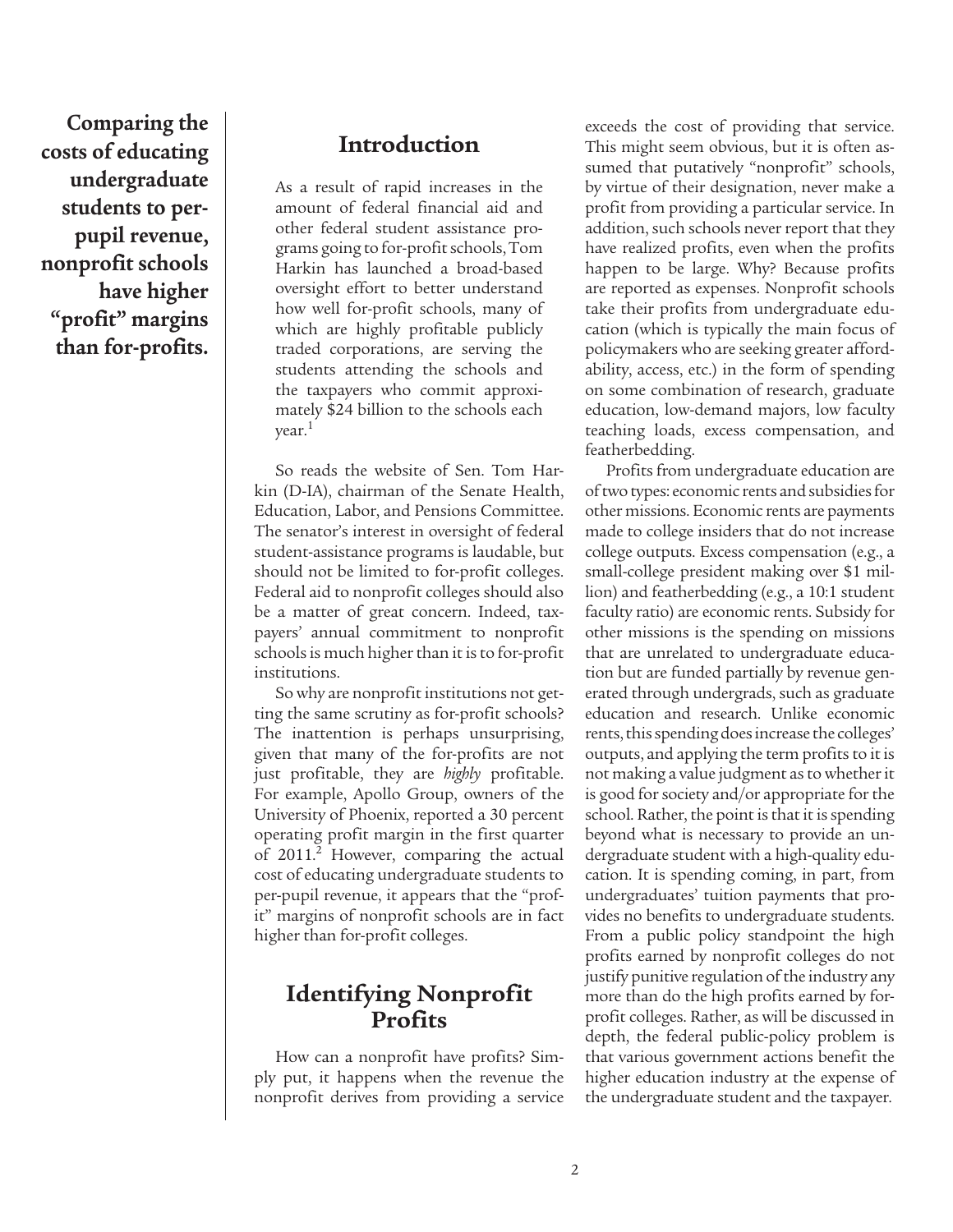The profligacy of nonprofit colleges is well known. As long-time Harvard president Derek Bok once quipped, "universities share one characteristic with compulsive gamblers and exiled royalty: there is never enough money to satisfy their desires."3

Why do nonprofit colleges behave this way? Thirty years ago, Howard R. Bowen, an economist and president of three different colleges, proposed what is known in education circles as Bowen's Law.<sup>4</sup> It can be summarized as "colleges raise all the money they can, and spend all the money they can raise." Bowen's Law is well-accepted by scholars of higher education economics.<sup>5</sup>

But don't colleges try their best to keep costs low in order to keep tuition down? No! As Bowen points out:

The question of what *ought* higher education to cost—what is the minimal amount needed to provide services of acceptable quality—does not enter the process except as it is imposed from the outside. The higher educational system itself provides no guidance of a kind that weighs costs and benefits in terms of the public interest. The duty of setting limits thus falls, by default, upon those who provide the money, mostly legislators and students and their families.<sup>6</sup>

This isn't to say that most college insiders necessarily realize they are spending excessively. Rather, spending for just about anything is justifiable to them in the name of reputation and the pursuit of knowledge.<sup>7</sup> Further, the culture of academia tends to see practical financial concerns as anathema to the scholarly ideal.

Robert E. Martin, an economics professor with substantial experience as a faculty member at both a large state research university and a small liberal arts college, recently expanded on Bowen's Law. He concluded:

. . . as the Bowen hypothesis suggests, higher education finance is a black hole that cannot be filled. The relationship between revenues and subsequent costs has a dynamic feedback effect. Higher education responds to higher costs by raising tuition and fees or initiating fundraising campaigns. But because costs in higher education are capped only by total revenues, there is no incentive to minimize costs. The costs go up in tandem with revenues. The next year, the cycle begins again because the higher costs mean that the new programs must be financed by additional revenues. There is thus a never-ending spiral effect between revenues and cost.

As revenues increase, faculty, administrators, and board members extract more surplus from the cash flows in the form of higher costs and then use those higher costs as justification for more revenue. *Imagine the consumer's response if for-profit firms argued they had to raise prices because the surplus that they extracted during the last period (i.e., profit) increased* [italics added].8

But why wouldn't for-profit schools also just do more—regardless of its value—as revenues increased? Largely because their goal is to maximize the return to investors, which requires doing as efficiently as possible those things that customers want and are willing to pay for.

### **High Industry Profits**

The profits of nonprofit colleges are not readily visible from publicly reported financial data. Colleges directly report their revenues, but not their real costs, so the profits are invisible from a financial accounting standpoint. To know profits, one needs to know real costs.

There are two viable approaches to identifying real costs. One is to use a build-up method to determine costs at a college that utilized best practices to provide an under**Higher education finance is a black hole that cannot be filled.**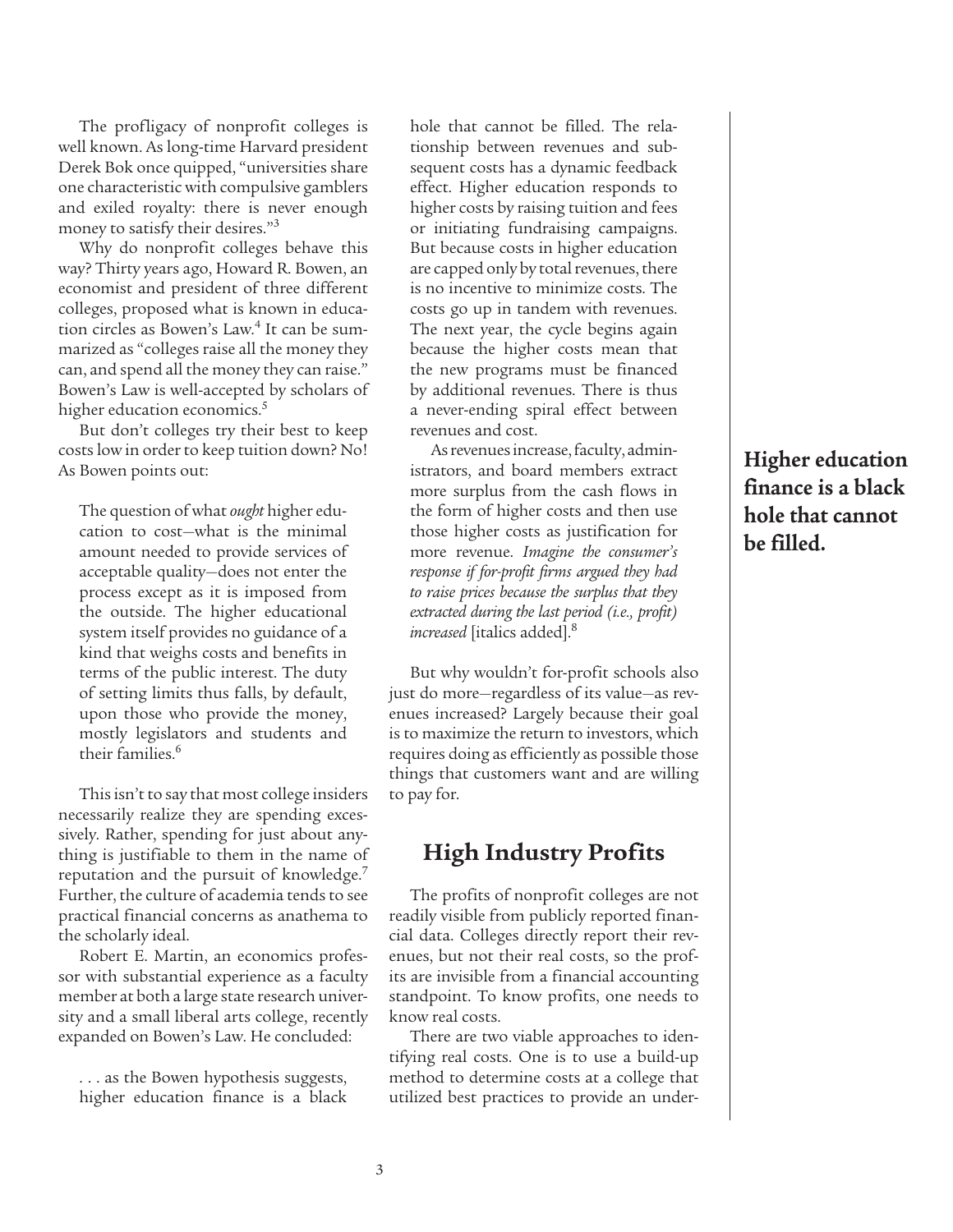graduate education. This approach eliminates both economic rents and other mission subsidies. The problem is that it is based on a hypothetical college.

One published study by this author has used the build-up method for a hypothetical college.<sup>9</sup> It created a business model for a hypothetical College of Entrepreneurship and Leadership in Society (CELS) and then determined its cost by developing a detailed pro forma statement of operating costs. The basic design premise was simple: maximize value to the student. Determine what package of benefits (primarily learning) and price is attractive to them. If an activity has a high cost but provides a substantial benefit, do it, but do it as efficiently as possible. If an activity adds significant cost but only minor benefits, don't do it. CELS was designed as a high-quality residential college. It didn't cut any corners on spending, but it did not spend profits.

The CELS pro forma statement takes a detailed look at the cost side of providing education. In 21 pages it presents individual cost items down to the number of clerical staff needed in the registrar's office and photocopying costs for class handouts. The biggest cost item, faculty salaries, was determined by first creating a curriculum for general education and nine broad majors, including business and engineering science; second, by determining the number of courses to be offered in a year, given the curriculum and enrollment; and third, by determining the size and makeup of faculty staffing necessary to teach those courses. Faculty salaries were at the national average for small doctorate-granting institutions. Minimal use was made of adjunct faculty. Depreciation assumed a new campus in the Dallas, Texas area with per-foot construction costs 20 percent higher than the regional average.

The College of Entrepreneurship and Leadership in Society's operating costs were \$6,705 per pupil for a college with 3,200 students. Because of some loss due to economies of scale, costs went up to \$9,200 per student for a small college with 1,200 students. On the other hand, a commuter college could realize about \$1,700 in savings by eliminating student life activities, such as athletics, concerts, and student organizations.

The second approach to identifying real costs is to use actual cost data from real colleges. Publicly available data on college costs do a poor job of allocating costs to various missions. Costs for graduate instruction are lumped in with undergraduate instruction, and many research costs are allocated to instruction, not research. However, some states perform internal studies that more accurately allocate spending by mission for their state-owned colleges, producing data that do not lump costs of other missions in with undergraduate instruction.

Florida, Illinois, and Ohio make their actual cost data available in this manner in a report published by the State Higher Education Executive Officers (SHEEO).<sup>10</sup> Actual costs for undergraduate education were \$7,080 in Florida, \$11,040 in Ohio, and \$7,980 in Illinois. The drawback of the SHEEO study is that it does not eliminate economic rents tied to undergraduate education.

Based upon the CELS and SHEEO studies, the real cost of undergraduate education could vary from \$5,000 to \$9,000 per year, depending on institutional characteristics.<sup>11</sup> For simplicity of presentation, assume \$8,000 is the real cost of providing a quality undergraduate college in a residential setting.

As itemized in Table 1, the average private undergraduate college has net tuition revenues—sticker-price tuition and academic fees minus tuition discounts (often called institutional scholarships)—of \$13,515 per student per year, plus \$7,292 per student per year in donations and endowment income.<sup>12</sup> Based on tuition revenues alone, the average private undergraduate school makes about \$5,500 per student. When donations and endowment income are added, profits jump to \$12,800 per student. That's more than a 60 percent net profit margin per student—double the margin of for-profit Phoenix—and that's just the average. Many private scolleges are much more profitable from tuition alone.

**The average private undergraduate school makes \$12,800 in profits per student, based on tuition, donations, and endowments.**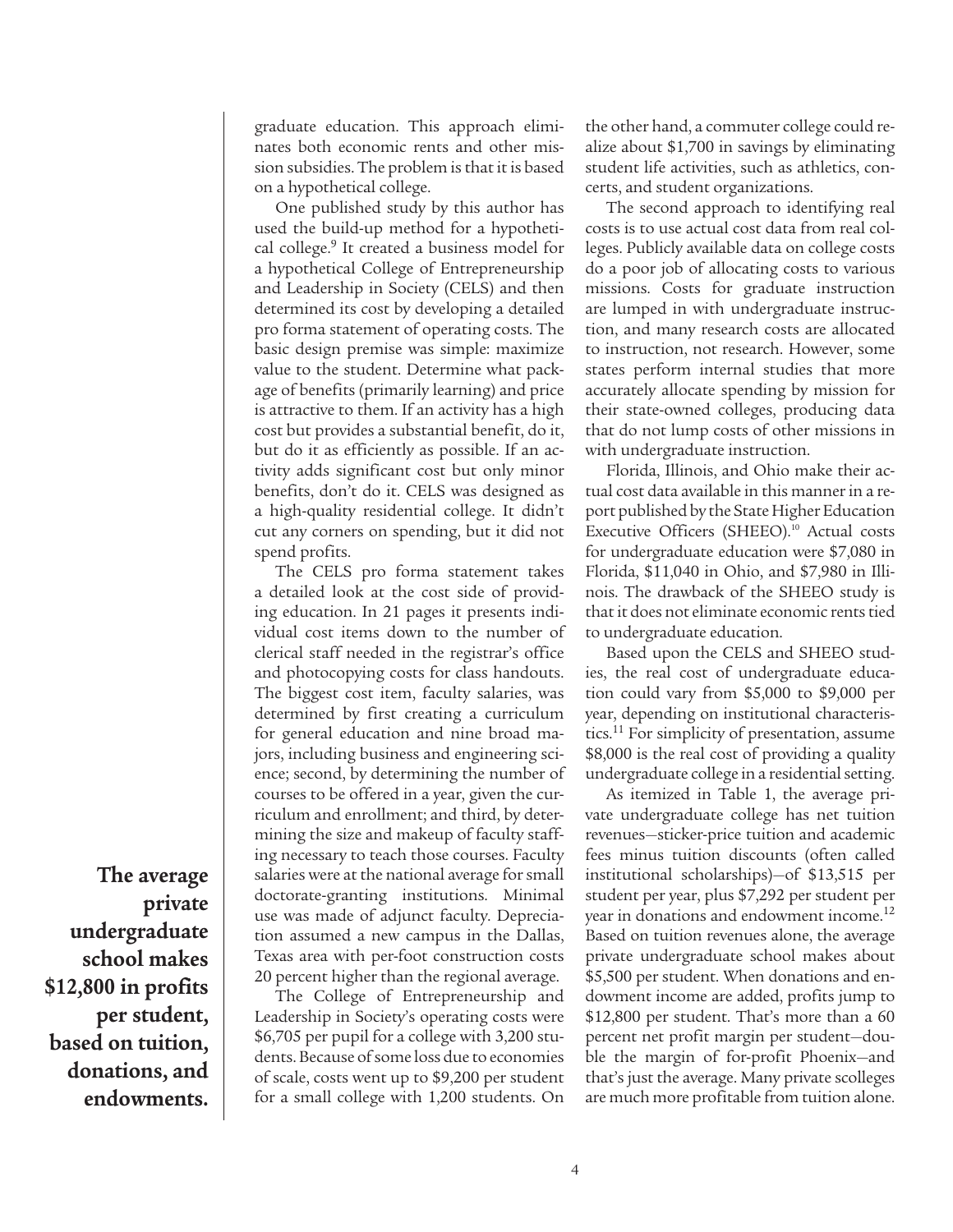#### **Table 1 Private Bachelor's Colleges, Average Annual Revenue per Student**

|                      | Without donations (\$) | With donations (\$) |  |
|----------------------|------------------------|---------------------|--|
| Net Tuition          | 13,515                 | 13,515              |  |
| Donations/Endowments | $\theta$               | 7,292               |  |
| Revenues             | 13,515                 | 20,807              |  |
| Costs                | 8,000                  | 8,000               |  |
| Profits              | 5,515                  | 12,807              |  |
|                      |                        |                     |  |

Source: The Delta Project on Postsecondary Education Costs, Productivity, and Accountability. Figures are for a private bachelor's college in 2008.

#### **Table 2 Public Research Universities, Average Annual Revenue per Student**

|               | Without subsidy (\$) | With subsidy $(\$)$ |
|---------------|----------------------|---------------------|
| Net Tuition   | 10,000               | 10,000              |
| State Subsidy | $\theta$             | 9,000               |
| Revenues      | 10,000               | 19,000              |
| Costs         | 8,000                | 8,000               |
| Profits       | 2,000                | 11,000              |

Public colleges are also highly profitable, as illustrated in Table 2. Take a typical public research university that charges in-state tuition of \$10,000 per student (see Table 3 for a list of such schools and their prices) and receives a state subsidy of \$12,000 per student. The difference between out-of-state and in-state tuition is a good proxy for the subsidy for instate students.13 Assume that \$3,000 of the subsidy is earmarked for research and public service, leaving \$9,000 to subsidize undergraduate education. The university has a 20 percent margin simply from in-state tuition. Margins jump to 58 percent when the state subsidy for undergraduate education is included.

# **Undergraduate Education as a Commercial Enterprise**

Nonprofit colleges, whether private or

government owned, were originally designed to provide an education to students funded by a mix of commercial and donated funding. The commercial funding came in the form of tuition paid by students for their education. The donations came in the form of charitable giving and state subsidies. These donations were used to reduce the need for commercial funding. In other words, the donation benefited the student by reducing tuition. This is how most nonprofits were funded until the 1980s.

Over the last 30 years the amount of nontuition funding has increased substantially. In 1980, states were the primary donors to higher education through the subsidy they provided to state-owned colleges. States have continued to generously fund higher education. While in some years there have been cuts because of downturns in state tax revenues, historically the subsidy has gone back up as

**Until the 1980s, nonprofit colleges used their donations to benefit the students by reducing tuition.**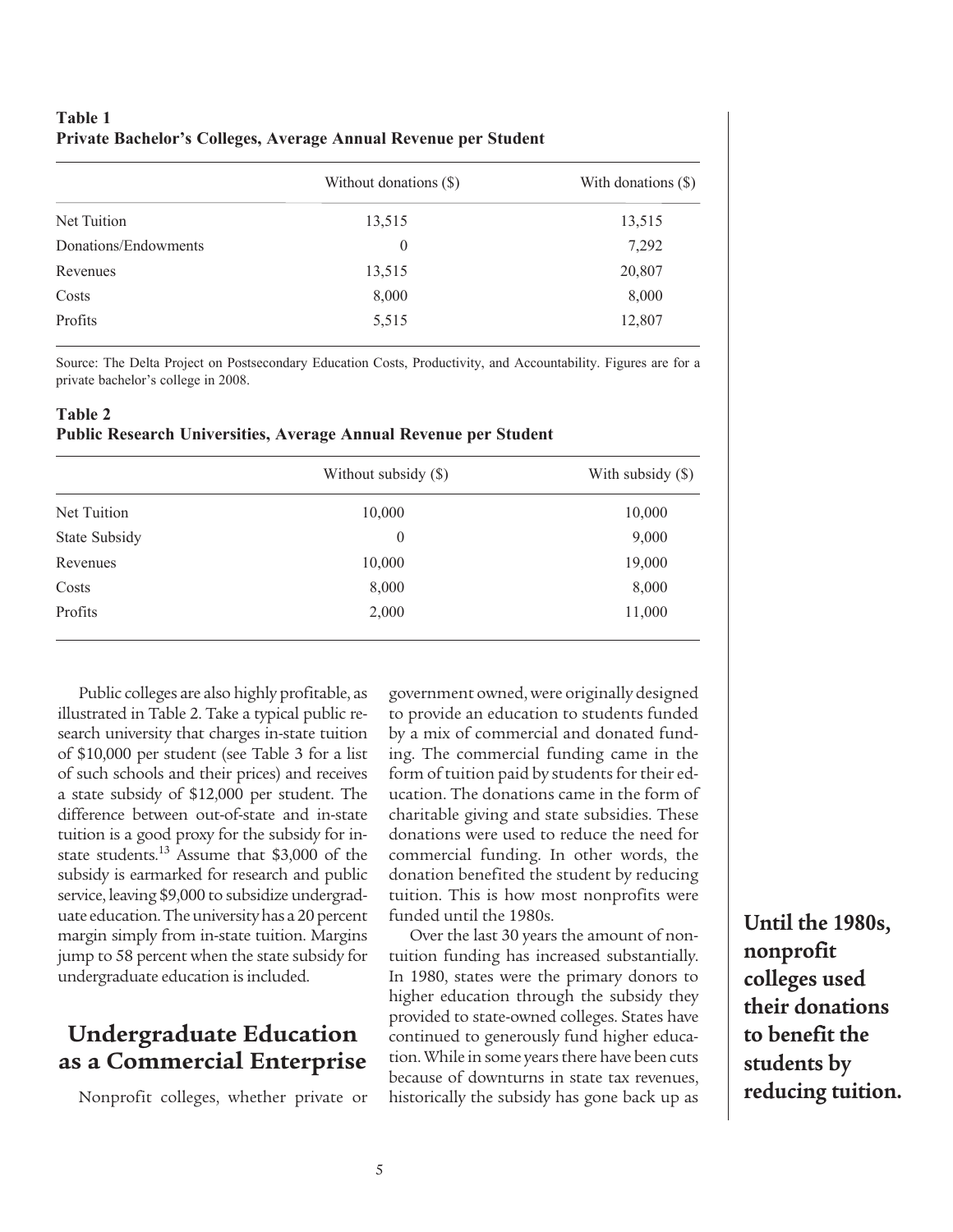| University                               | 2010(S) | 1980 (in 2010 \$) |
|------------------------------------------|---------|-------------------|
| Pennsylvania State University            | 17,344  | 4,272             |
| University of Illinois-Urbana-Champaign  | 15,144  | 2,561             |
| University of Michigan-Ann Arbor         | 14,168  | 3,822             |
| University of California-Berkeley        | 12,461  | 1,994             |
| University of Colorado at Boulder        | 11,960  | 2,590             |
| University of Kansas                     | 11,780  | 2,007             |
| University of Virginia-Main Campus       | 10,906  | 2,712             |
| University of Connecticut                | 10,416  | 2,780             |
| University of Kentucky                   | 9,813   | 1,775             |
| Texas A & M University                   | 9,606   | 1,273             |
| University of Iowa                       | 9,220   | 2,160             |
| The University of Texas at Austin        | 8,930   | 1,176             |
| Ohio State University-Main Campus        | 8,679   | 2,890             |
| Indiana University-Bloomington           | 8,613   | 2,637             |
| University of Wisconsin-Madison          | 8,310   | 2,619             |
| University of California-Los Angeles     | 8,266   | 1,976             |
| University of Maryland-College Park      | 8,053   | 2,301             |
| University of Alabama                    | 7,900   | 1,991             |
| University of North Carolina-Chapel Hill | 6,666   | 1,556             |
| University of Florida                    | 5,381   | 1,931             |

**Table 3 In-State Tuition and Fees, Public Research Universities, 1980 and 2010** 

Sources: Tuition and fees for 1980 were taken from the Integrated Postsecondary Education Data System (http:// nces.ed.gov/ipeds/datacenter) and converted to 2010 dollars using the Consumer Price Index. Tuition and fees for 2010 were taken from the universities' own websites. Many colleges vary their tuition and fees based upon the number of credit hours taken, course level, and subject matter. The figures shown assume that a student is taking 32 hours (16 per semester) of upper-division business courses.

the state's financial position improved. In fact, between 1987 and 2009, per capita state spending on higher education increased by 31 percent in real terms.<sup>14</sup>

At the same time, the federal government radically increased funding for higher education. From 2000 to 2010, annual student lending went from \$42 billion to \$96 billion and Pell grants increased from \$9 billion to \$28 billion.<sup>15</sup> Congress also created federal tax deductions and credits.<sup>16</sup> For example, in 2010, a married couple with an income under \$160,000 could receive a \$2,500 credit for their child's college tuition. Total federal tax benefits for higher education in 2009 totaled  $$18.2$  billion.<sup>17</sup>

Given this large flow of government funds, what have colleges done with their prices? They have aggressively raised them. For example, see the following table showing inflationadjusted, in-state tuition at several large stateowned research universities.

The funding model for higher education has changed at both public and private colleges. Today, tuition not only covers the full cost of providing an undergraduate education, it generates profits. Even at statesubsidized colleges, most undergraduate

**Given the large inflow of government funds, what have colleges done with their prices? Aggressively raised them.**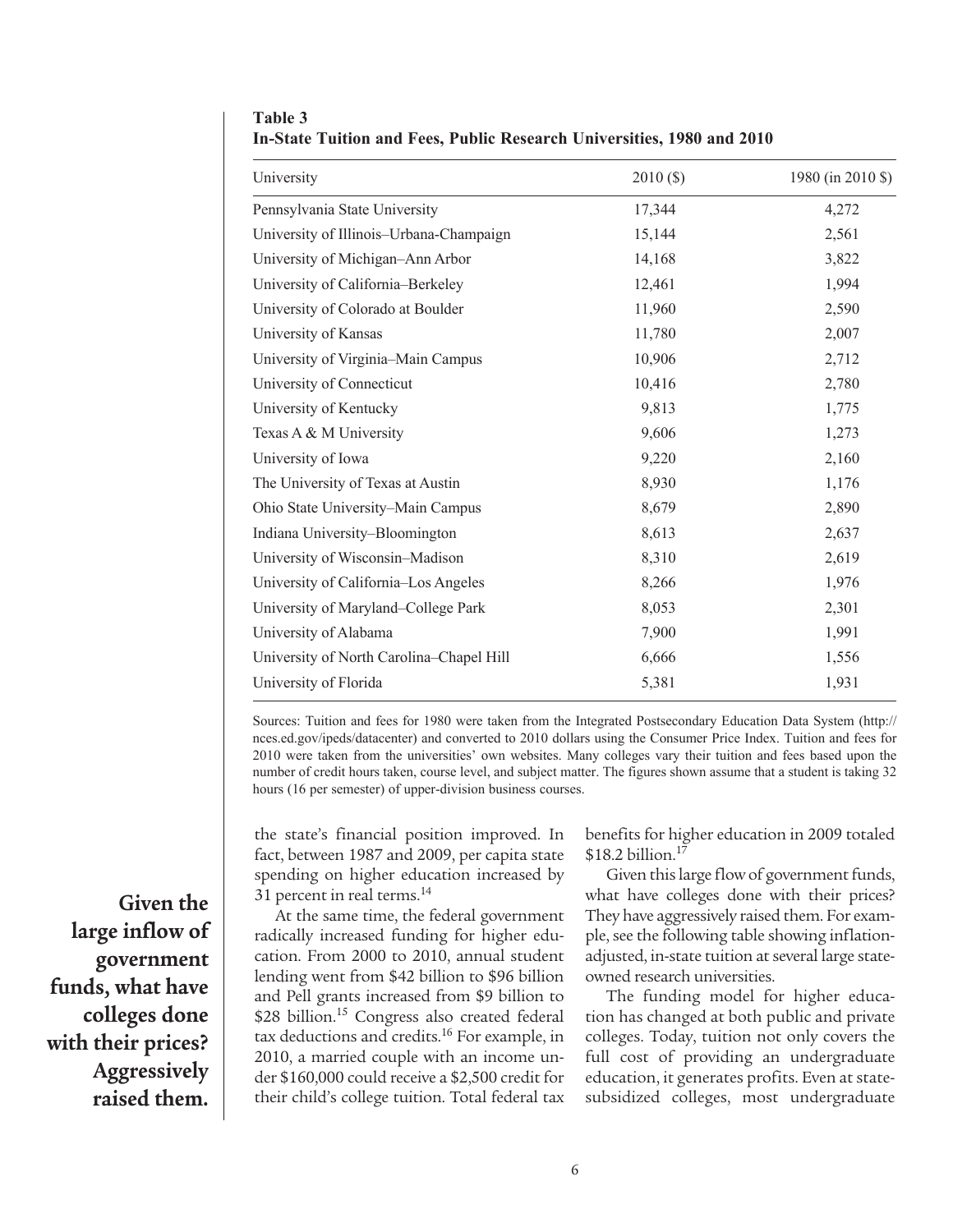students now pay the full cost of their education, with state subsidies going toward profits—particularly subsidies of other missions such as graduate education and research. Undergraduate education is clearly a profitgenerating commercial activity at nonprofit colleges. A major driver of this appears to be the federal government, which by greatly increasing subsidies has allowed schools to earn increasingly larger profits.

### **Federal Policy Implications**

The federal government has done nothing to restrain price increases, but rather has played a significant role in increased tuition prices, higher overall school profits, and significant transfers of wealth from students, parents, and taxpayers to colleges.<sup>18</sup> It has also helped the industry gull naïve citizens into believing that college is always a good investment, that price doesn't matter when deciding which college to attend, and that high student debt won't cause long-term economic hardship. This is in the face of a staggering 35 percent underemployment rate for college graduates and high student-loan default rates.<sup>19</sup> The net impact of federal policy is that college is less affordable for everyone, including lower-income students.

In light of this, one can seriously question why the federal government should be involved in higher education at all. Even if one ignores the constitutional argument against a federal role,<sup>20</sup> the results of federal involvement are not supportive of the wisdom of using top-down decisionmaking in higher education. Rather than trying to correct federal policy, it might be best to simply eliminate the federal role.<sup>21</sup> However, if there is to be a federal role, there are several areas for improvement.

#### **Don't Discriminate against For-Profits**

As suggested by Senator Harkin's recent hearings, many people within the government want federal programs to favor nonprofit colleges over for-profit colleges, perhaps in part because for-profit schools are forthright about wanting to make money from their services to undergraduate students. Yet nonprofit schools often extract more profits from students and society than do for-profit schools. If it is to be concerned about anything in higher education, the federal government should be concerned about a college's instructional quality and cost, not its form of ownership.

#### **Decrease Funding to the Industry**

Rather than putting more money into the industry, the federal government should put in less and get the same output. Less federal money would force higher college productivity and, of course, lower government spending. And, as the following discussion of federal higher-education subsidies will illustrate, ensuring that all qualified students, regardless of their economic status, can get a college education requires little in the way of federal funding.

*Direct Payments.* Last year individual colleges received over \$2.3 billion in direct payments from the federal government. By far, the biggest recipient was Howard University. Howard is a private university that has historically received 50 percent of its revenues directly through the Department of Education budget. This amounted to \$206 million for general support in 2010.<sup>22</sup> While Howard University receives more than \$19,000 per student directly from the government, it still charges students  $$17,000$  a year for tuition.<sup>23</sup>

Direct payments to most colleges are not in the department budget. Instead, they come through earmarks.<sup>24</sup> With an average grant of \$500,000, most colleges receive much less than Howard through regular appropriations. However, many more colleges receive earmarks, which in total amounted to almost \$2 billion in 2010. Many of these earmarks were for research, but some were for education.

The Republican caucuses in both the House and Senate have recently adopted rules eliminating earmarking. Education-related earmarks can be easily eliminated, as well as other direct payments to colleges. The only **Rather than putting more money into the higher education industry, the federal government should put in less.**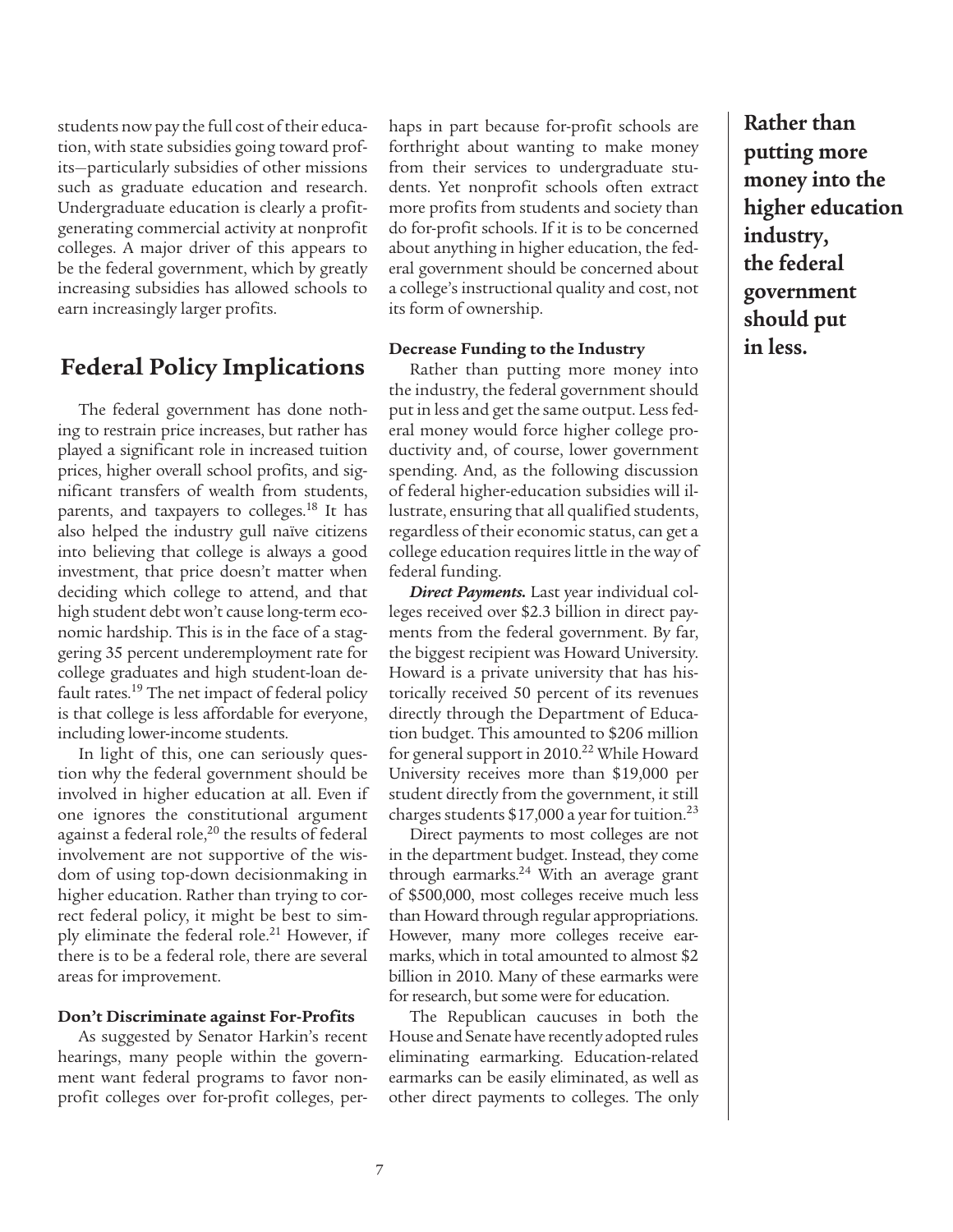**The current federal loan programs are not only costly to the taxpayer, they can be very harmful to borrowers.**

adverse impact will be on the profit margins of colleges. Colleges justify many of their earmarks on the grounds that they are necessary to provide an education.<sup>25</sup> However, colleges already have revenues far in excess of educational costs. Colleges use these earmarks to pay costs, but they do not reduce tuition accordingly. In effect, earmarks increase profits. They aren't justifiable, even if there were no federal deficit.

*Loans.* The current federal loan programs are not only costly to taxpayers, they can be very harmful to borrowers. Take the case of Kelli Space, a first-generation college student from New Jersey who graduated from Northeastern University with a BA in sociology and almost \$200,000 of student loans.26 The student-loan programs encourage students like Space to spend excessively on college without paying serious attention to its costs and benefits. Further, excessive borrowing can put a student in a very poor financial situation after graduation. A student can struggle all his life to pay off a loan for an overpriced college degree, and unlike most consumer debt, student loans are non-dischargeable in bankruptcy.

In the long run students would benefit from reducing the amount of money they can borrow from the government and capping the amount of student debt that is non-dischargeable in bankruptcy. The goal should not be to do away with a student's ability to borrow for reasonable college costs, but rather to avoid excessive debt and costs. Given this goal, how high should the cap be? Let's look at the question in two ways. First, let's consider what amount is repayable, and second, what amount is needed.

The rule of thumb among financial counselors is that the total student debt should not exceed the first year's earnings.<sup>27</sup> At that level, the graduate can live comfortably and still repay debt. Some argue this is overly conservative, since it assumes that the debtor's income will not rise beyond entry level. Of course, earnings vary significantly by individual and major—young engineering graduates get paid a lot more than young sociology graduates. So, let's assume the maximum loan is set at \$40,000. Would this be enough money to finance a student's college education?

Take the extreme case of a student with no savings and no family support. At a minimum-wage job, the student needs to work about 30 hours per week to live a modest but comfortable student lifestyle (e.g., low-end shared dorm room, old car, basic cell phone, no spring-break trips to Vail or Cancun). With this amount of work, most students should be able to graduate in four years if they take a reduced per-semester load but go to school year round. So, students do not need to borrow money for living expenses. Particularly frugal students (e.g., the ramen noodle diet and inexpensive student housing), those with above-minimum-wage jobs, or those living at home could actually have excess from their earnings that could be used to pay for tuition. But if the student only made enough money to cover living costs with none left over, she would need to finance her tuition through a student loan.

In most states you can get a degree from the public flagship university for \$40,000 or less in tuition. A student who instead combines two years at a community college with two years at a regional college might pay under \$20,000 total. So, even at today's high tuition levels, a student could comfortably borrow enough to pay for college if there were a \$40,000 cap. In fact, students at lower-cost institutions could afford to borrow all their tuition plus about \$5,000 a year for their living expenses.

Students in a few states, such as Pennsylvania and Illinois, whose public colleges operate with well-above-average prices, will have some trouble fully financing tuition with a \$40,000 cap. That problem could be resolved by those colleges reducing their prices to the already high average price. However, even at the extremely high prices these colleges currently charge, staying under a \$40,000 cap is still possible if the student works full-time and uses her earnings to pay both living expenses and part of her tuition. For most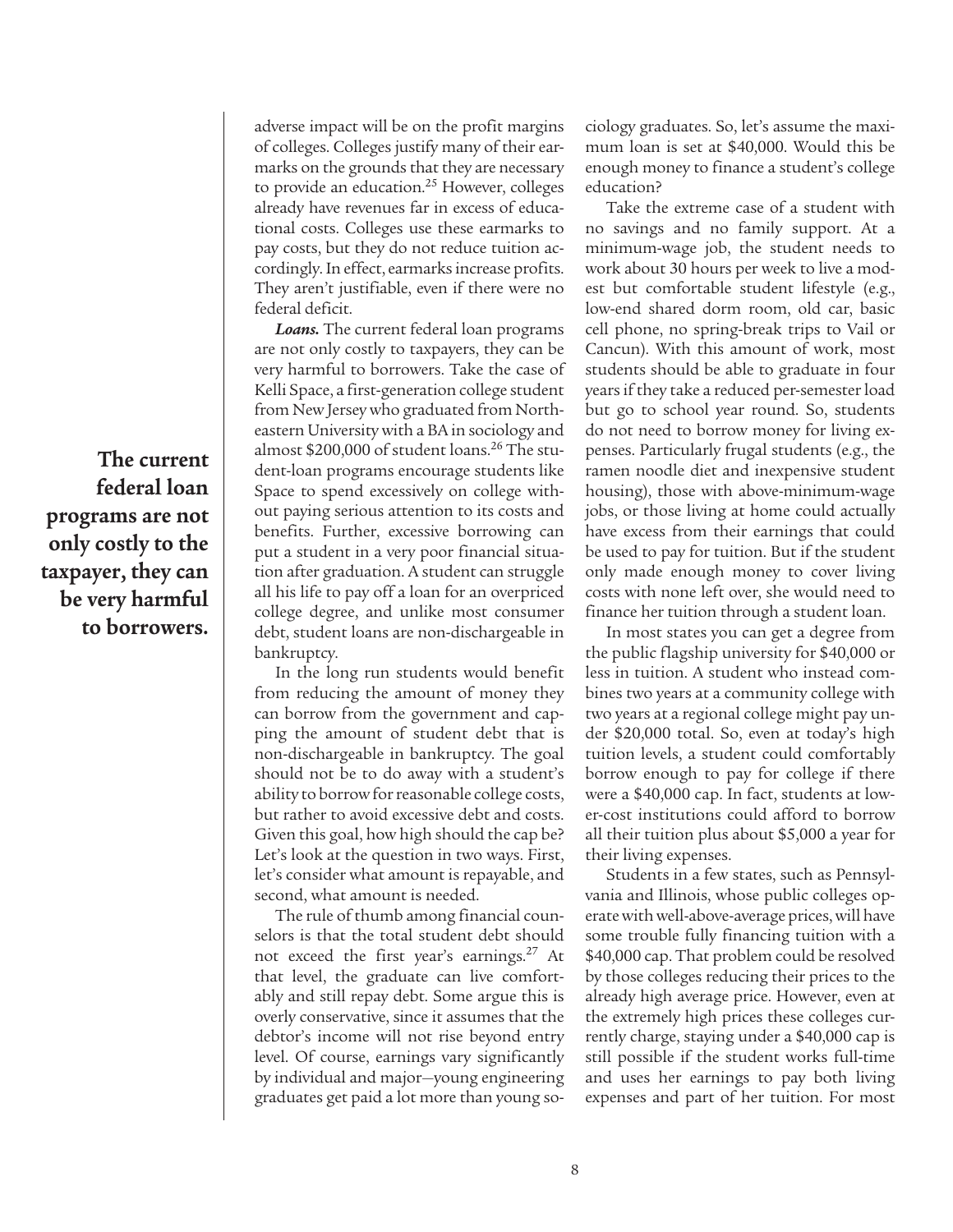students, working full time means going to school part time. As a result, the time to graduation might go up to 6 years for a lowincome student in states with particularly high-priced state colleges.

Private colleges will complain about a lower cap because it will make it harder for low-income students to attend their colleges instead of state schools. This is particularly a problem for for-profit colleges that heavily serve low-income students. State colleges are at a major advantage in competing for students because of state subsidies, which enable them to price tuition lower. Private colleges, both for-profit and nonprofit, correctly argue that this gives an unfair advantage to the state colleges. The existence of the subsidy means that public colleges, if they desire, can easily undercut a private college on price. As a result, private colleges avoid price competition with publics.

All students—not just low-income ones would benefit from a system where a state provided its subsidy to students attending any in-state college, rather than requiring the student to attend a state-owned college.<sup>28</sup> This would increase competition between public and private schools, leading to lower prices. For instance, if a private nonprofit college priced its tuition at cost, it would only need to charge \$8,000. If a state subsidy of \$6,000 could be applied to private-college tuition, then tuition net of the state subsidy would be \$2,000 a year. The public college would then lose students to the private college unless it lowered its own tuition to match. However, the allocation of state education funds is a state issue, not a federal issue.

No matter the state's policy on subsidies, a lower borrowing cap will be better for students because it will direct them to institutions they can afford and blunt the ability of schools to raise prices. It will also be highly beneficial for taxpayers. On federal loans, taxpayers are stuck with the bill for any defaults. According to the Congressional Budget Office, the federal direct-loan program costs taxpayers 12 percent of the amount lent.<sup>29</sup> With the 2009–2010 direct loans amounting to \$97 billion, the cost to the taxpayer is close to \$12 billion.

Lowering the cap will reduce the cost of the federal loan program since less money will be lent. It will also lower the cost by improving loan quality: low-balance loans have lower default rates than high-balance loans.

The cost of the loan program can also be reduced by increasing interest rates. For example, the National Commission on Fiscal Responsibility and Reform recently recommended eliminating the current subsidized interest rate, but not the deferral of interest payments, while a student is in college.<sup>30</sup> Going a step further, the CBO estimates that the federal loan program would break even if interest rates were increased by an average of 2 percent.<sup>31</sup> On a \$40,000 loan, this means additional interest of \$67 a month. An increase in payments of this limited magnitude wouldn't make college much less accessible to low-income students, but would save taxpayers \$12 billion a year.

*Pell Grants.* In 1978, two million students received Pell grants. This number doubled by 1992, then remained flat until 2000. In 2000, it began to grow rapidly, reaching six million by 2008, and eight million in 2010.<sup>32</sup> This huge increase in the number of students receiving Pell grants is not justifiable. If our hypothetical student with no savings and no outside support can borrow enough money to pay for college, why does he need a Pell grant, which is money he never has to return to taxpayers? And if such a relatively strapped student does not need a grant, then who does? Perhaps those who cannot work much and go to school, such as the single parent without child support or the physically disabled may need grants, but the current eight million Pell recipients (or even the two million from 1978) certainly do not.

*Tax credits/tax deductions.* If most low-income students do not need a federal subsidy to attend college, upper-middle-class students certainly do not. In addition, these credits do not appear large enough to have much influence on the behavior of the people receiving the credit. They should be eliminated.

**If most lowincome students do not need a federal subsidy to attend college, upper-middleclass students certainly do not.**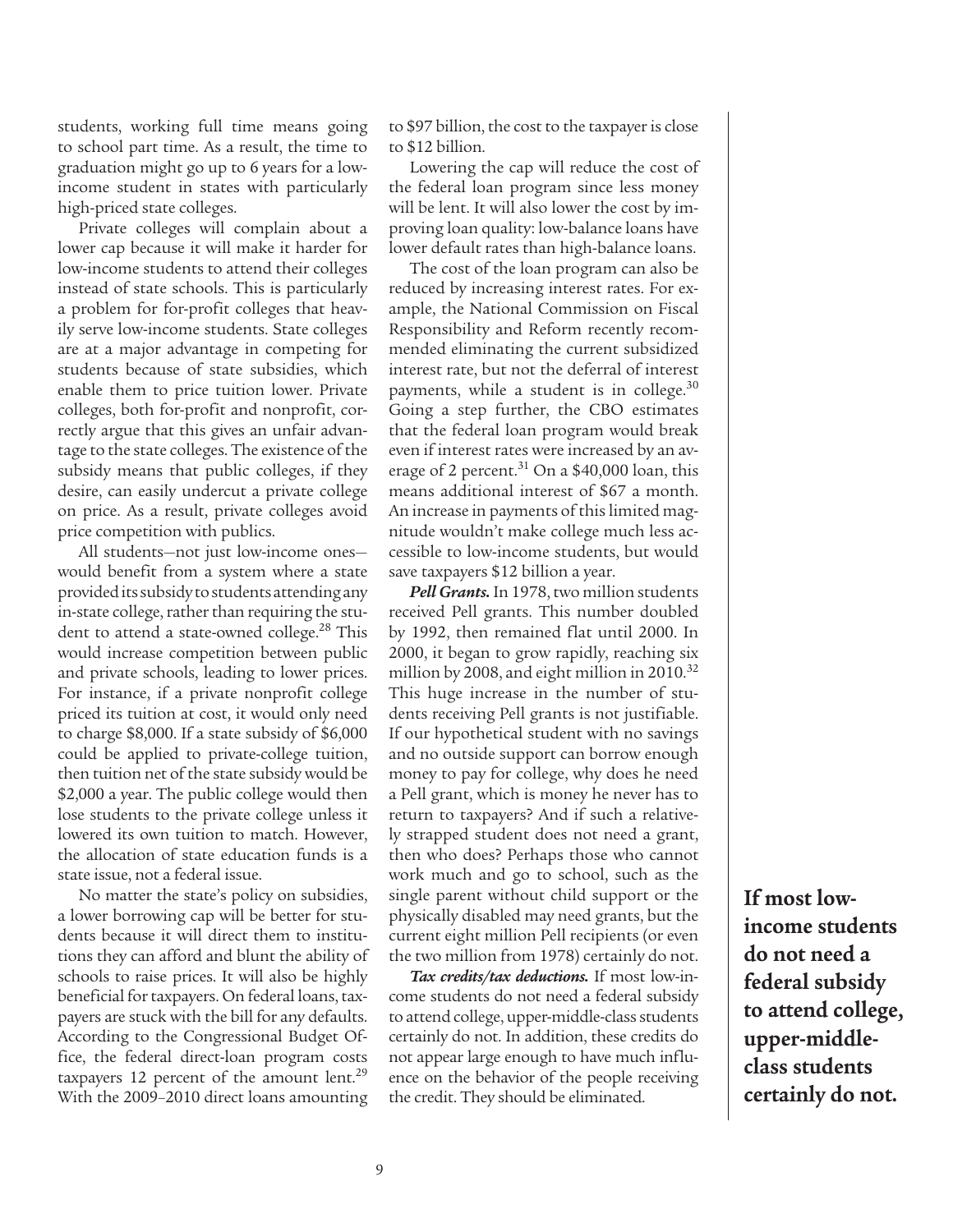**A used-car buyer is in a much better bargaining position than a potential student at many private colleges.**

#### **Lower the Barriers to Entry**

The federal government has anointed various private accrediting groups as the gatekeepers for federal student aid. Since these accrediting groups are run by their constituent colleges, there is potential for the member colleges to engage in collusive behavior to maximize profits at the expense of their students. This can be seen in the current process a college must go through to gain initial accreditation.

The current process makes it very difficult for new colleges to enter the market, thus limiting competition. The most flagrant example of this behavior is accrediting agencies' refusal to approve colleges because they are organized as for-profits. The barriers for a new nonprofit are also high, if not absolute. Gaining accreditation is a slow process that has been known to take up to 10 years.<sup>33</sup>

This time frame is totally unreasonable. Basically, all the new college needs to show is that it has qualified faculty and management in place, written basic operating procedures and academic policies, and is adequately financed. A competent accrediting agency should be able to conduct an in-depth analysis of these issues for a new applicant in a matter of months, not years.

The current accreditation system has many other problems in addition to initial accreditation. Several solutions have been proposed, including eliminating mandatory accreditation altogether.<sup>34</sup> Whether or not any of these global solutions is adopted, the barrier-to-entry problem should be solved as soon as possible. Within the existing system this can be done by requiring that any federally recognized accrediting agency runs a clean, open, and timely process for initial accreditation.

#### **Don't Take the Colleges' Side on Pricing**

Many colleges, particularly private colleges, haggle with students over tuition. They set a high sticker price and then lower it through institutional "scholarships," which are actually individual price discounts. They are allowed to coordinate their pricing process with the federal student aid decisionmaking process.35 In January of his senior year in high school, the potential college student seeking financial aid provides the Department of Education with extensive information about his family's finances. Based on this information, the department computes the student's Expected Family Contribution. The EFC is the amount that the department has determined that the student and his family are capable of paying for college. This information is used by the department to determine eligibility for federal financial aid.

In addition to assessing a student's eligibility for federal aid, the department sends a summary of the student's family information with the EFC to every college to which the student has applied. The result is a significant increase in the bargaining power of the college over the potential student. Many colleges try to limit the amount of discount to the college's sticker price less the applicant's EFC. In other words, they try to charge full sticker price if the student's EFC is higher than that amount. Students may be given the impression by colleges that the government has determined that this approach to pricing results in a fair price to the student. In effect, however, the government is giving its blessing to existing high prices. Even more shocking is that the government provides the college with confidential financial information about the student that the college can use to its benefit in price negotiations. A used-car buyer is in a much better bargaining position than a potential student at many private colleges.

The department should immediately cease sharing any student financial data with colleges. This doesn't just protect students who are middle-income and above with high EFCs. As the Center for College Affordability and Profitability argues:

. . . by no longer giving the colleges students' financial information, one of the vilest practices in higher education will cease: "need-aware" admissions. This practice deliberately restricts the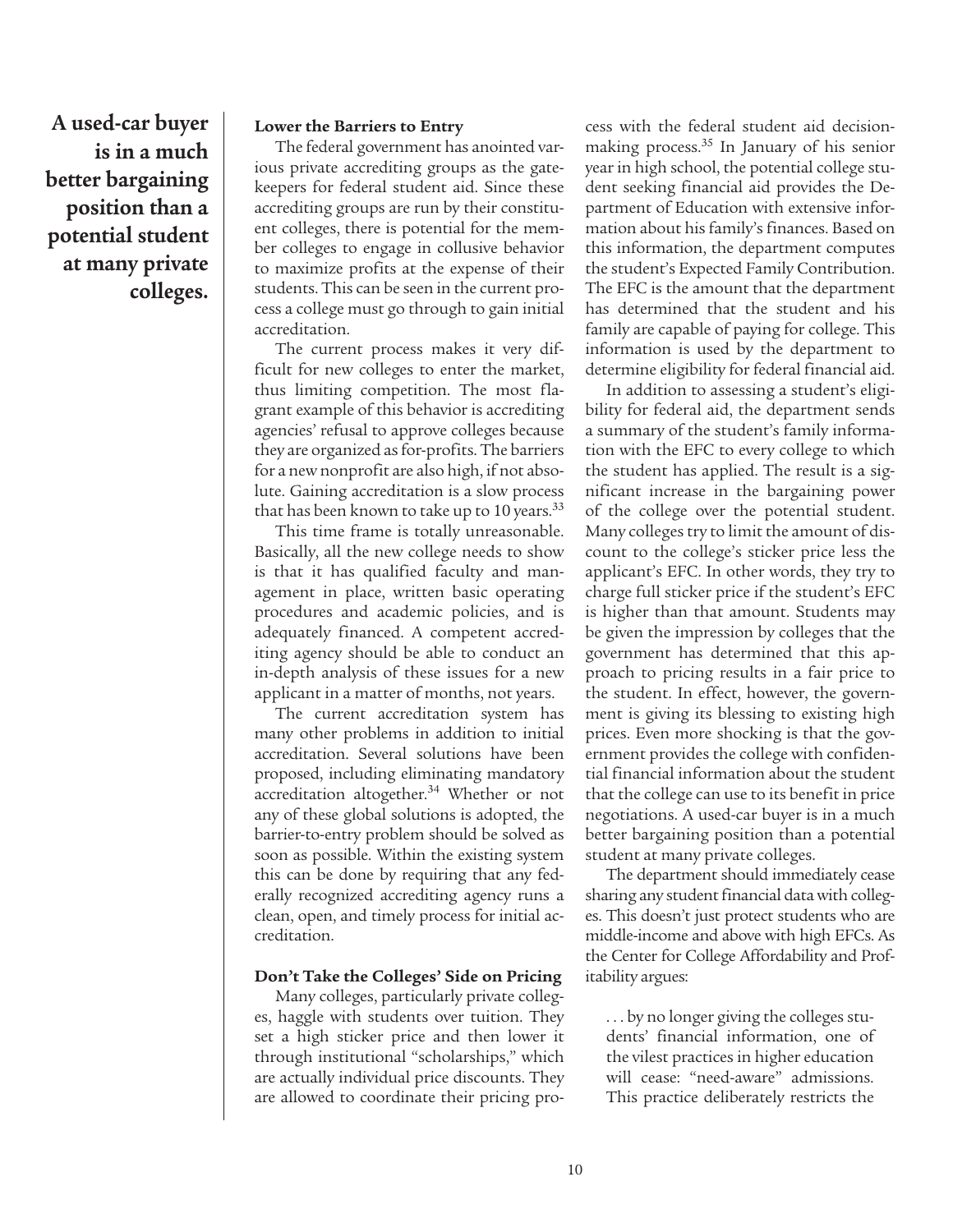number of needy students admitted by using the information provided by the SARs [student-aid reports] when deciding which applicants to accept. Poorer students who would be accepted on merit are rejected because they would require more aid. Many, including us, view it as "deceitful and wounding to reject a student without saying that the reason was financial rather than academic." For many schools, the alternative is "admit-deny," where students are admitted on a need-blind basis, but there is no guarantee that enough aid will be available to enable low-income students to attend. While this is also unfortunate, at least it is not deceitful, gives the student the final choice, and frames the decision in a familiar "can you afford to enroll here?" rather than the deceitful "you're not good enough to enroll here."36

### **Conclusion**

The higher-education industry is highly profitable, and the nonprofit sector, both private and state-owned, has higher profit margins than the for-profit sector. The industry's high profits come at the expense of students, and federal policy has increased industry profits by driving up prices.

The higher-education industry receives massive federal subsidy payments, both directly from the government and indirectly through subsidies to students. These subsidies play a significant role in the high profitability of the industry and represent a massive transfer of wealth from the taxpayer to the industry. This should change. All tax credits and deductions should be eliminated immediately, as should all direct subsidies. The federal loan program should be restructured so as to eliminate the government subsidy and ensure that any deserving student can graduate from college without excessive debt. Eligibility for Pell grants should be tightened significantly. The net result of these changes would be greater efficiency, and annual savings of \$50 to \$60 billion.<sup>37</sup> To the extent that the federal government continues to play any role in higher education, its goal should be to ensure that all deserving students have access to higher education—not, as it has been doing, to maximize industry profits.

### **Notes**

1. Office of Senator Tom Harkin, "Harkin Oversight Investigation of Federal Dollars Going to For-Profit Schools," December 15, 2010, http://harkin.senate.gov/forprofitcolleges.cfm.

2. Apollo Group Inc., Form 10-Q, filed March 29, 2011.

3. Derek E. Bok, *Universities in the Marketplace: The Commercialization of Higher Education* (Princeton: Princeton University Press, 2003).

4. Howard Bowen, *The Costs of Higher Education* (San Francisco: Jossey-Bass, 1980).

5. For example, see Ronald G. Ehrenberg, *Tuition Rising: Why College Costs So Much* (Cambridge: Harvard University Press, 2002); Robert E. Martin, "The Revenue-to-Cost Spiral in Higher Education," The John William Pope Center for Higher Education Policy, September 2010, http://www. popecenter.org/acrobat/revenue-to-cost-spiral. pdf.; and Robert Zemsky, Gregory R. Wegner, and William F. Massy, *Remaking the American University: Market-Smart and Mission-Centered* (Piscataway, NJ: Rutgers University Press, 2005).

6. Bowen, p. 20.

7. See Vance H. Fried, "Culture" and "Ownership" in *Better/Cheaper College: An Entrepreneur's Guide to Restructuring the Higher Education Industry* (Washington: Center for College Affordability and Productivity, 2010), pp. 9–24.

8. Robert E. Martin, "The Revenue-to-Cost Spiral in Higher Education," The John William Pope Center for Higher Education Policy, September 2010, http://www.popecenter.org/ acrobat/revenue-to-cost-spiral.pdf.

9. Vance H. Fried, "The \$7,376 'Ivies': Value Designed Models of Higher Education," Center for College Affordability and Productivity, August 2008.

10. Sharmila Basu Conger, Ali Bell, and Jeff

**The federal government's goal should be to ensure that students have access to higher education, not to maximize industry profits.**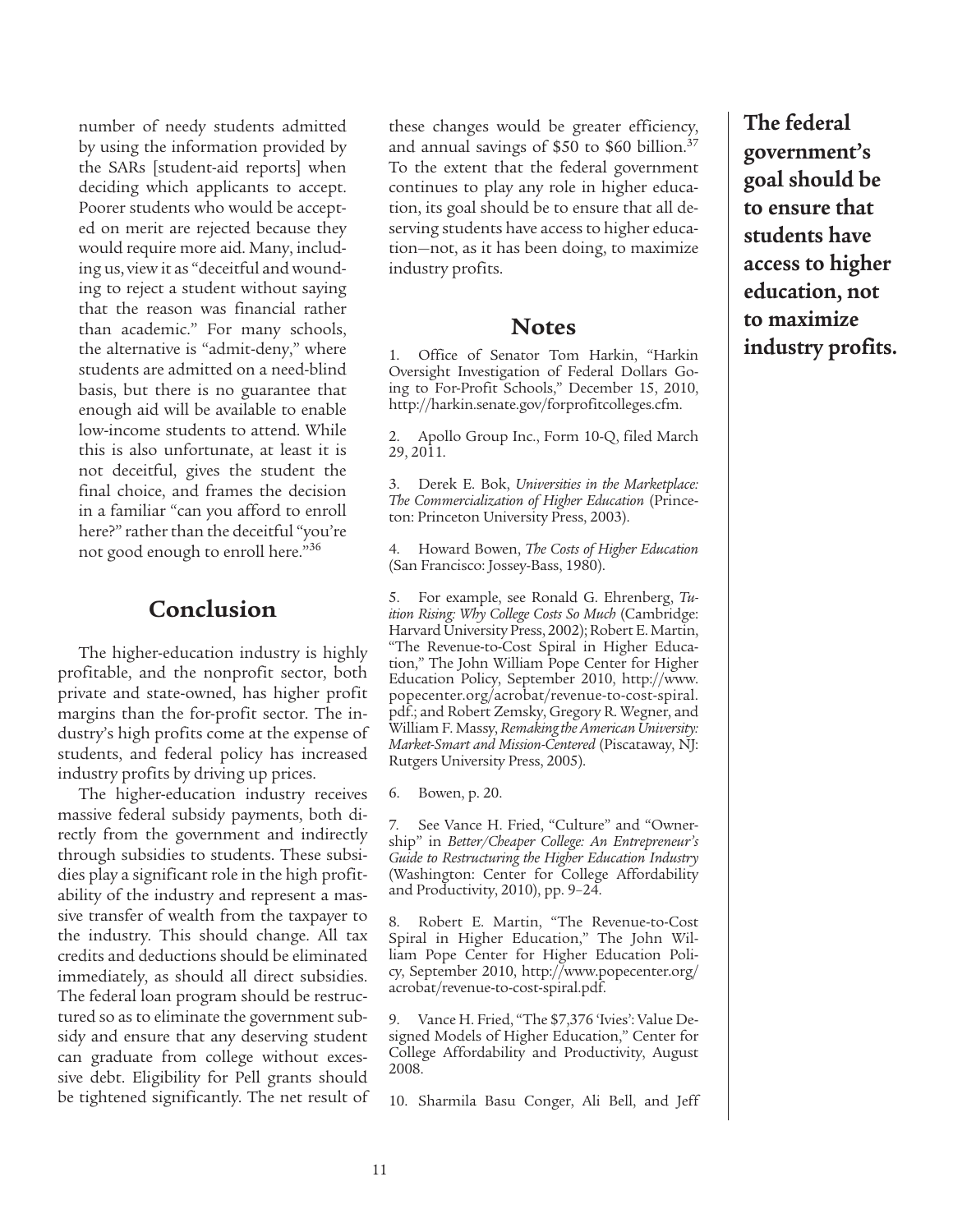Stanley, "Four State Cost Study," State Higher Education Executive Officers, September 2010. Annual costs were calculated by multiplying undergraduate cost per student credit hour (Table 4) by 32 credit hours for a year. While data from New York is provided in the SHEEO report, it is excluded from this paper because unlike the other three states, New York did not charge institutional overhead to the various missions. If it had, New York's costs would likely be somewhat lower than those of Florida and Illinois.

11. Ohio costs were ignored since they are an outlier. It is not apparent from the SHEEO study why Ohio costs are substantially higher than those of the other three states.

12. The Delta Cost Project. "Trends in College Spending," *The Delta Project on Postsecondary Education Costs, Productivity, and Accountability*, http:// www.deltacostproject.org/resources/pdf/Trendsin-College-Spending-98-08.pdf, pp. 16, 29. Figures are for a private bachelor's college in 2008.

13. Commonly reported data showing subsidy per student includes both in-state and out-ofstate students in the denominator even though the subsidy (numerator) is only for in-state students. As a result, the subsidy is understated in this data. The use of the in-state/out-of-state tuition differential may slightly overstate the state subsidy depending on the state system's specific techniques for allocating donated income and other non-subsidy items, as well as tuition discounts. It does not, however, include interest charges borne by the state to finance college buildings. Overall, the differential makes for a reasonable, readily available proxy for the subsidy. Indeed, some state college systems explicitly price by setting out-of-state tuition at actual cost and then deducting state subsidy to arrive at instate tuition.

14. Matthew Mitchell, "Growth in Real per Capita State Spending 1987–2009," Mercatus Center at George Mason University, December 14, 2010.

15. College Board, "Trends in Student Aid 2010" (Washington: The College Board, 2010), p.10.

16. Internal Revenue Service, *Tax Benefits for Education*, no. 970, January 25, 2010.

17. U.S. Department of the Treasury, *The American Opportunity Tax Credit*, October 12, 2010.

18. Gary Wolfram, "Making College More Expensive: The Unintended Consequences of Federal Tuition Aid," Cato Institute Policy Analysis no. 531, January 25, 2005.

19. Charles Murray, *Real Education: Four Simple* 

*Truths for Brining America's Schools Back to Reality* (New York: Crown Forum, 2008); Richard Vedder et al., "From Wall Street to Wal-Mart: Why College Graduates Are Not Getting Good Jobs," Center for College Affordability and Productivity, December 16, 2010; and Edward N. Wolf, *Does Education Really Help? Skill, Work and Inequality* (New York: Oxford University Press, 2006).

20. Neal McCluskey, "Higher Education Policy," *Cato Handbook for Policymakers*, 7th. ed. (Washington: Cato Institute, 2009).

21. Diane Ravitch, "The GOP's Education Dilemma," *Wall Street Journal*, November 28, 2010.

22. U.S. Office of Management and Budget. "Office of Postsecondary Education" in *Fiscal Year 2010 Budget of the United States Government* (Washington: GPO, 2010), pp. 372–99.

23. Howard University, "Cost of Attendance," December 21, 2010, http://www.howard.edu/stu dentfinancialservices/accounts/tutionandfee. htm.

24. Doug Lederman, "The Academic Pork Barrel, 2010," *Inside Higher Education*, April 29, 2010; "Congressional Earmarks: Grants to Higher Education Institutions in 2010," *Inside Higher Education*, December 17, 2010, http://www.insidehigh ered.com/news/2010/04/29/earmark.

25. Many of the earmarks are targeted to research projects. Supporters of earmarks argue this is necessary because the executive branch often discriminates in favor of a small group of colleges when awarding research grants. Whether or not this true, research grants have nothing to do with providing college education. It is a separate mission.

26. Kelli Space, "My Very Costly College Education," *Clarion Call*, January 4, 2011.

27. Mark Kantrowitz, "What is Gainful Employment? What is Affordable Debt?" December 17, 2010, http://www.finaid.org/educators/2010030 1gainfulemployment.pdf, p. 11.

28. Vance H. Fried, *Better/Cheaper College*, pp. 107– 11.

29. Congressional Budget Office, "Costs and Policy Options for Federal Student Loan Programs," March 2010.

30. National Commission on Fiscal Responsibility and Reform, "The Moment of Truth: Report of the National Commission on Fiscal Responsibility and Reform, December 2010, p. 45.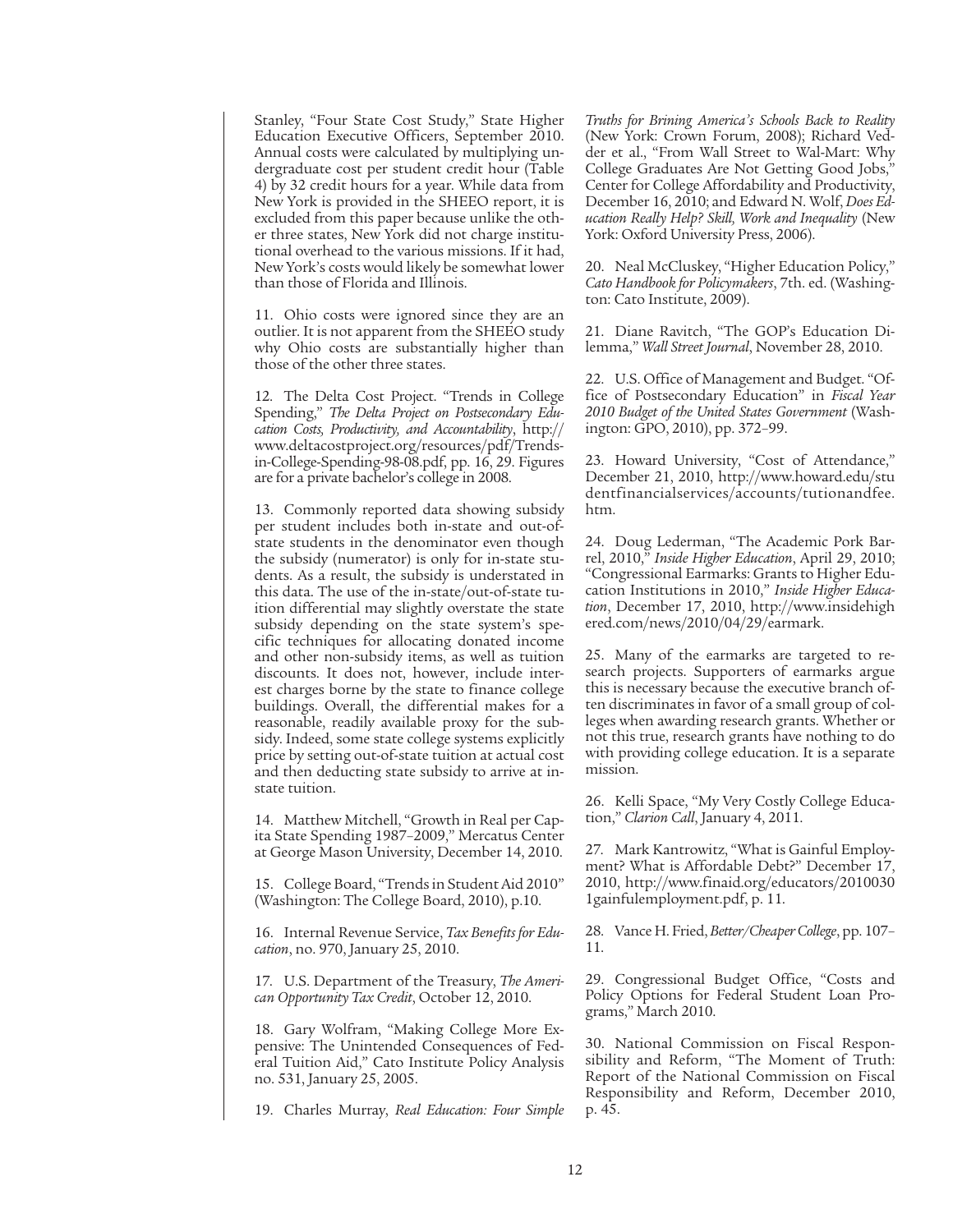31. Congressional Budget Office, "Costs and Policy Options for Federal Student Loan Programs," March 2010.

32. College Board.

33. Michael Clifford, quoted in Daniel Golden, "Your Taxes Support For-Profits as They Buy Colleges," *Bloomberg*, March 4, 2010, http://www. bloomberg.com/apps/news?pid=newsarchive&si d=aYqphCvYXAaI.

34. For example, see Andrew Gillen, Daniel L. Bennett, and Richard Vedder, "The Inmates Running the Asylum?" Center for College Affordability and Productivity Policy Paper, October 2010; and George C. Leef and Roxana D. Burris, *Can College Accreditation Live Up to Its Promise?* (Washington: American Council of Trustees and Alumni, 2002).

35. For an analysis of aid programs, see Richard Vedder et al., *25 Ways to Reduce the Cost of College* (Washington: Center for College Affordability and Productivity, 2010).

36. Ibid., p. 190.

37. The savings include \$21–\$28 billion in Pell grants, \$18 billion in tax credits, \$12 billion in student loans, and \$1–2 billion in direct payments.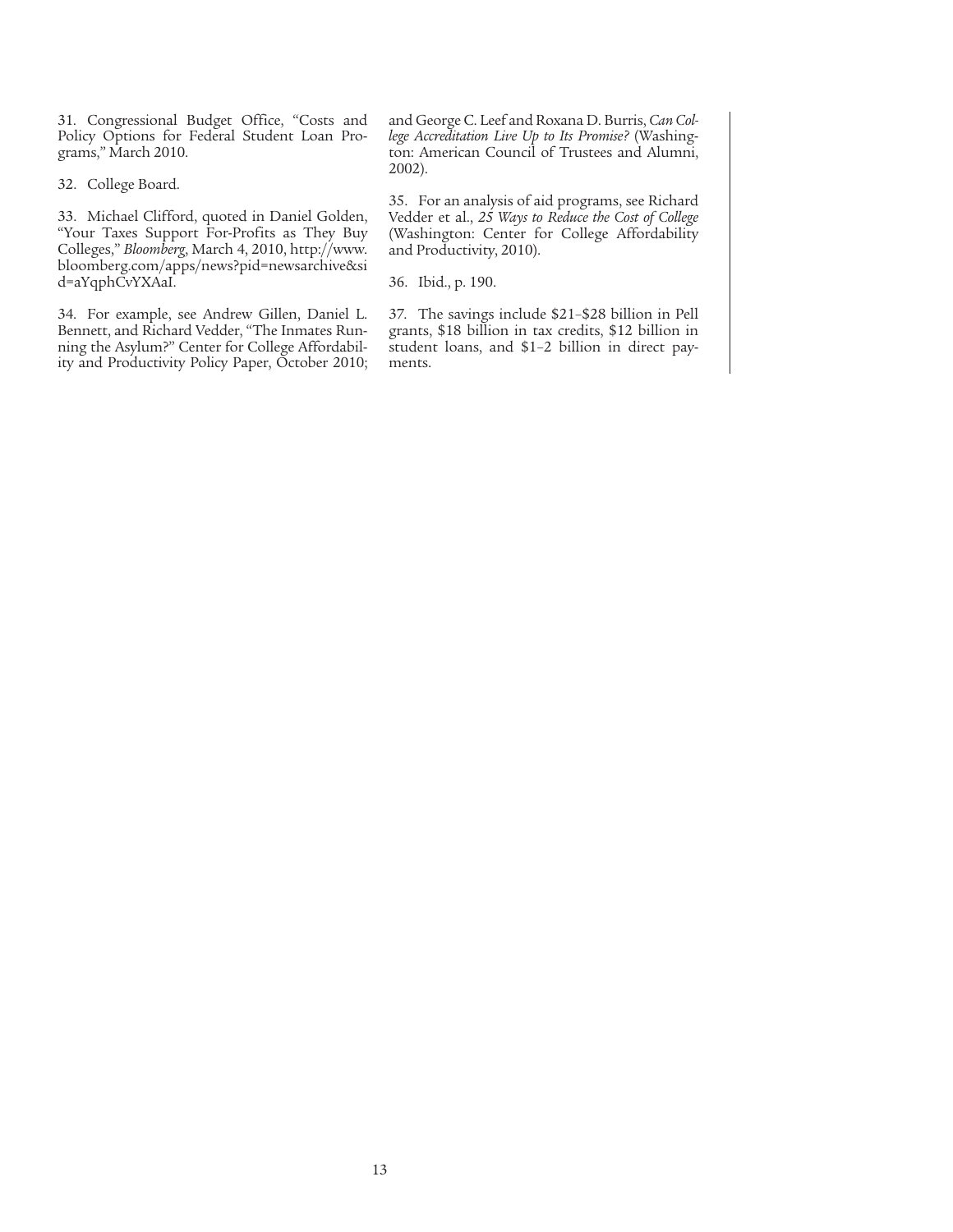#### **RECENT STUDIES IN THE CATO INSTITUTE POLICY ANALYSIS SERIES**

- 677. **The Other Lottery: Are Philanthropists Backing the Best Charter Schools?** by Andrew J. Coulson (June 6, 2011)
- 676. **Crony Capitalism and Social Engineering: The Case against Tax-Increment Financing** by Randal O'Toole (May 18, 2011)
- 675. **Leashing the Surveillance State: How to Reform Patriot Act Surveillance Authorities** by Julian Sanchez (May 16, 2011)
- 674. **Fannie Mae, Freddie Mac, and the Future of Federal Housing Finance Policy: A Study of Regulatory Privilege** by David Reiss (April 18, 2011)
- 673. **Bankrupt: Entitlements and the Federal Budget** by Michael D. Tanner (March 28, 2011)
- 672. **The Case for Gridlock** by Marcus E. Ethridge (January 27, 2011)
- 671. **Marriage against the State: Toward a New View of Civil Marriage** by Jason Kuznicki (January 12, 2011)
- 670. **Fixing Transit: The Case for Privatization** by Randal O'Toole (November 10, 2010)
- 669. **Congress Should Account for the Excess Burden of Taxation** by Christopher J. Conover (October 13, 2010)
- 668. **Fiscal Policy Report Card on America's Governors: 2010** by Chris Edwards (September 30, 2010)
- 667. **Budgetary Savings from Military Restraint** by Benjamin H. Friedman and Christopher Preble (September 23, 2010)
- 666. **Reforming Indigent Defense: How Free Market Principles Can Help to Fix a Broken System** by Stephen J. Schulhofer and David D. Friedman (September 1, 2010)
- 665. **The Inefficiency of Clearing Mandates** by Craig Pirrong (July 21, 2010)
- 664. **The DISCLOSE Act, Deliberation, and the First Amendment** by John Samples (June 28, 2010)
- 663. **Defining Success: The Case against Rail Transit** by Randal O'Toole (March 24, 2010)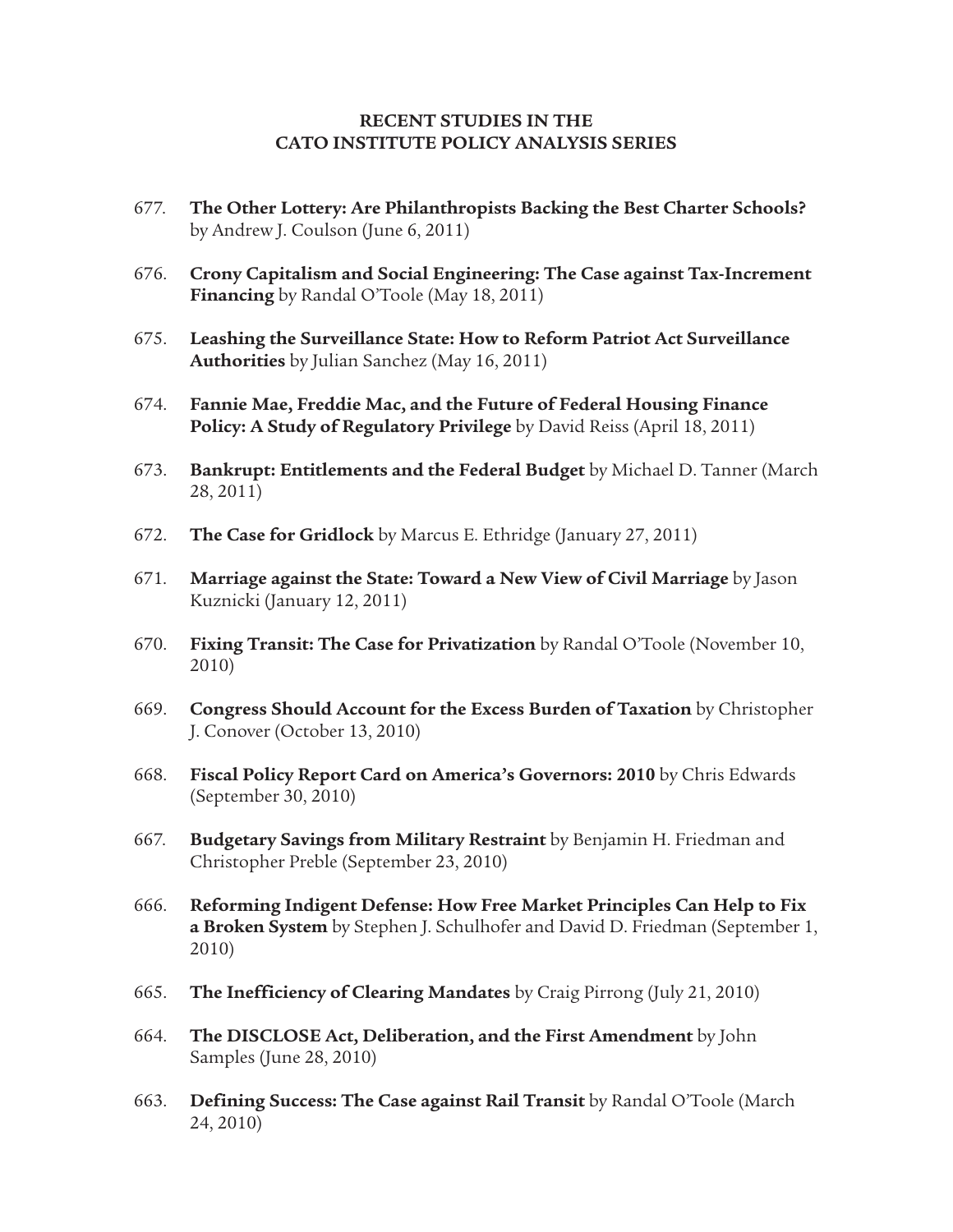- 662. **They Spend WHAT? The Real Cost of Public Schools** by Adam Schaeffer (March 10, 2010)
- 661. **Behind the Curtain: Assessing the Case for National Curriculum Standards** by Neal McCluskey (February 17, 2010)
- 660. **Lawless Policy: TARP as Congressional Failure** by John Samples (February 4, 2010)
- 659. **Globalization: Curse or Cure? Policies to Harness Global Economic Integration to Solve Our Economic Challenge** by Jagadeesh Gokhale (February 1, 2010)
- 658. **The Libertarian Vote in the Age of Obama** by David Kirby and David Boaz (January 21, 2010)
- 657. **The Massachusetts Health Plan: Much Pain, Little Gain** by Aaron Yelowitz and Michael F. Cannon (January 20, 2010)
- 656. **Obama's Prescription for Low-Wage Workers: High Implicit Taxes, Higher Premiums** by Michael F. Cannon (January 13, 2010)
- 655. **Three Decades of Politics and Failed Policies at HUD** by Tad DeHaven (November 23, 2009)
- 654. **Bending the Productivity Curve: Why America Leads the World in Medical Innovation** by Glen Whitman and Raymond Raad (November 18, 2009)
- 653. **The Myth of the Compact City: Why Compact Development Is Not the Way to Reduce Carbon Dioxide Emissions** by Randal O'Toole (November 18, 2009)
- 652. **Attack of the Utility Monsters: The New Threats to Free Speech** by Jason Kuznicki (November 16, 2009)
- 651. **Fairness 2.0: Media Content Regulation in the 21st Century** by Robert Corn-Revere (November 10, 2009)
- 650. **Yes, Mr President: A Free Market Can Fix Health Care** by Michael F. Cannon (October 21, 2009)
- 649. **Somalia, Redux: A More Hands-Off Approach** by David Axe (October 12, 2009)
- 648. **Would a Stricter Fed Policy and Financial Regulation Have Averted the Financial Crisis?** by Jagadeesh Gokhale and Peter Van Doren (October 8, 2009)
- 647. **Why Sustainability Standards for Biofuel Production Make Little Economic Sense** by Harry de Gorter and David R. Just (October 7, 2009)